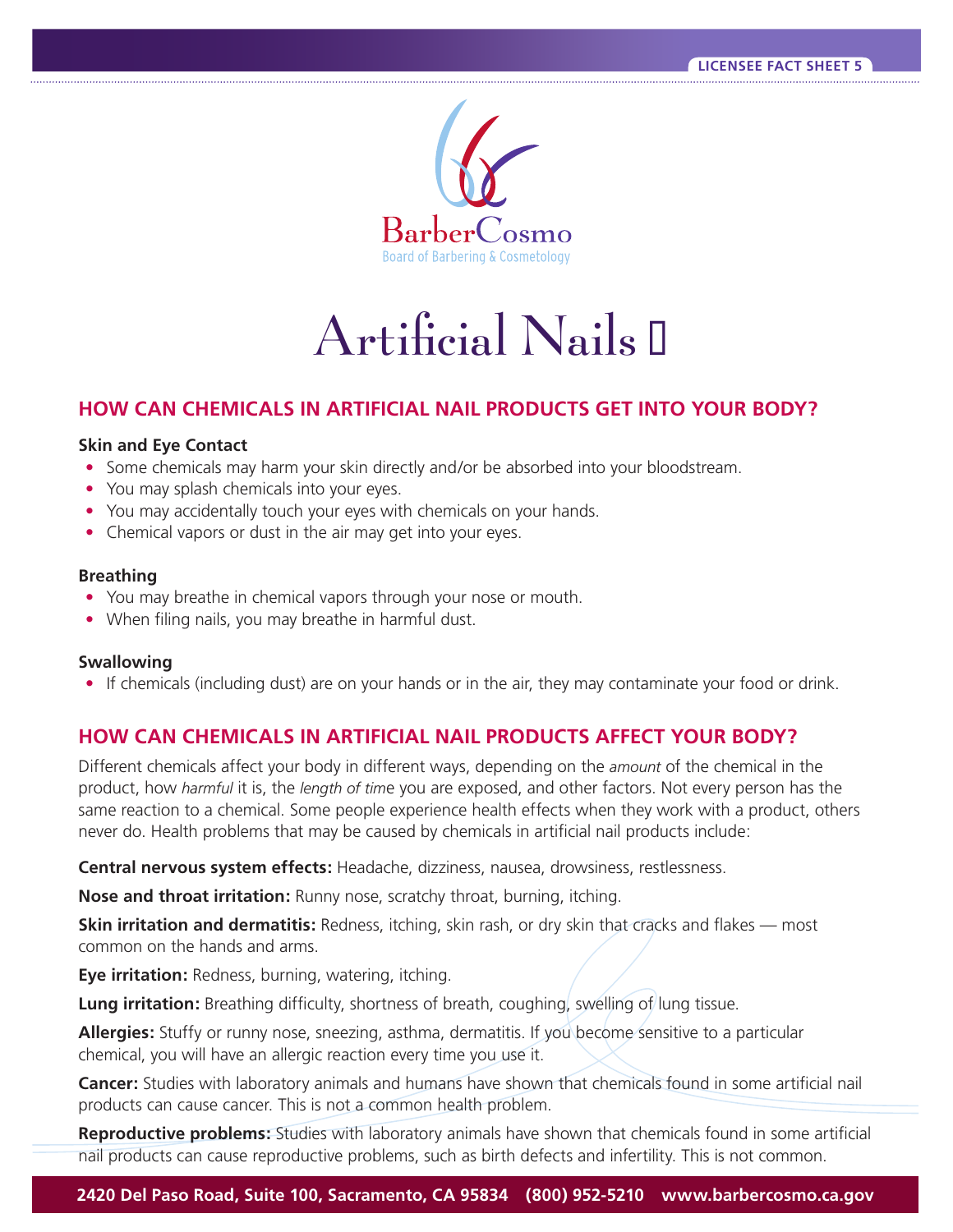

# What harmful chemicals are sometimes found in artificial nail products?  $\mathbb I$

#### **WARNING! EXPOSURE TO THESE CHEMICALS MAY CAUSE:**

**1, 1, 2-trichloroethane or 1, 2, 2-trifuoroethane:** Central nervous system effects. Skin irritation and dermatitis.

**Acetone:** Eye, nose, and throat irritation. Central nervous system effects. Skin irritation and dermatitis.

**Acetonitrile:** Eye, nose, and throat irritation. Central nervous system effects. Skin irritation and dermatitis.

**Benzoyl peroxide:** Skin irritation and dermatitis. Cancer in animals.

**Butylated hydroxyanisole (BHA):** Breathing problems. Cancer with long-term use.

**Butyl methacrylate:** Eye, skin, nose, mouth and throat irritation, shortness of breath, skin rash.

**Dimethyl p-toluidine:** Eye, nose, and throat irritation.

**Ethyl acetate, butyl acetate or isopropyl acetate:** Eye, nose, and throat irritation. Central nervous system effects. Breathing problems. Skin irritation and dermatitis.

**Ethyl methacrylate:** Eye, nose, and throat irritation. Coughing and/or shortness of breath. Asthma. Central nervous system effects. Skin irritation and dermatitis. Fire hazard.

**Formaldehyde:** Eye, nose, throat, and lung irritation. Watery, burning eyes. Central nervous system effects. Skin irritation and dermatitis. Breathing problems (such as asthma, coughing, and wheezing). Cancer with longterm use.

**Glycol ethers (a generic term for a group of chemicals):**  Reproductive problems (birth defects and infertility shown in lab animal tests). Possible other effects depending on the specific chemical.

**Hydroquinone:** Eye, nose, and throat irritation. Skin irritation and dermatitis.

**Methacrylic acid:** Eye, nose, and throat irritation. Skin irritation and dermatitis.

**Methylene chloride:** Central nervous system effects. Causes cancer in lab animal tests.

**Methyl ethyl ketone (MEK):**  Eye, nose, and throat irritation. Central nervous system effects.

#### **Methyl methacrylate (MMA):**

Red, itchy, and swollen skin with tiny blisters. Scratch throat, runny nose, and cough. Numbness and muscle weakness. Central nervous system effects.

#### **Ortho-phenylphenol (OPP):**

Eye, nose, and throat irritation. Abdominal pain. Coughing and/or shortness of breath.

**Phthalates (such as dibutyl phthalate):** Reproductive birth defects.

**Quaternary ammonium compounds (such as benzalkonium chloride):** Eye, nose, and throat irritation. Breathing problems (such as asthma and shortness of breath).

**Toluene:** Eye, nose, and throat irritation. Central nervous system effects. Skin irritation and dermatitis. Reproductive problems.

**Xylene:** Eye, nose, and throat irritation. Central nervous system effects. Skin irritation and dermatitis. Reproductive problems.

Not all artifcial nail products contain these chemicals, and some may contain harmful chemicals not listed above. Always check the product's Safety Data Sheet (SDS) for more information. Other manicuring products are covered in a separate fact sheet.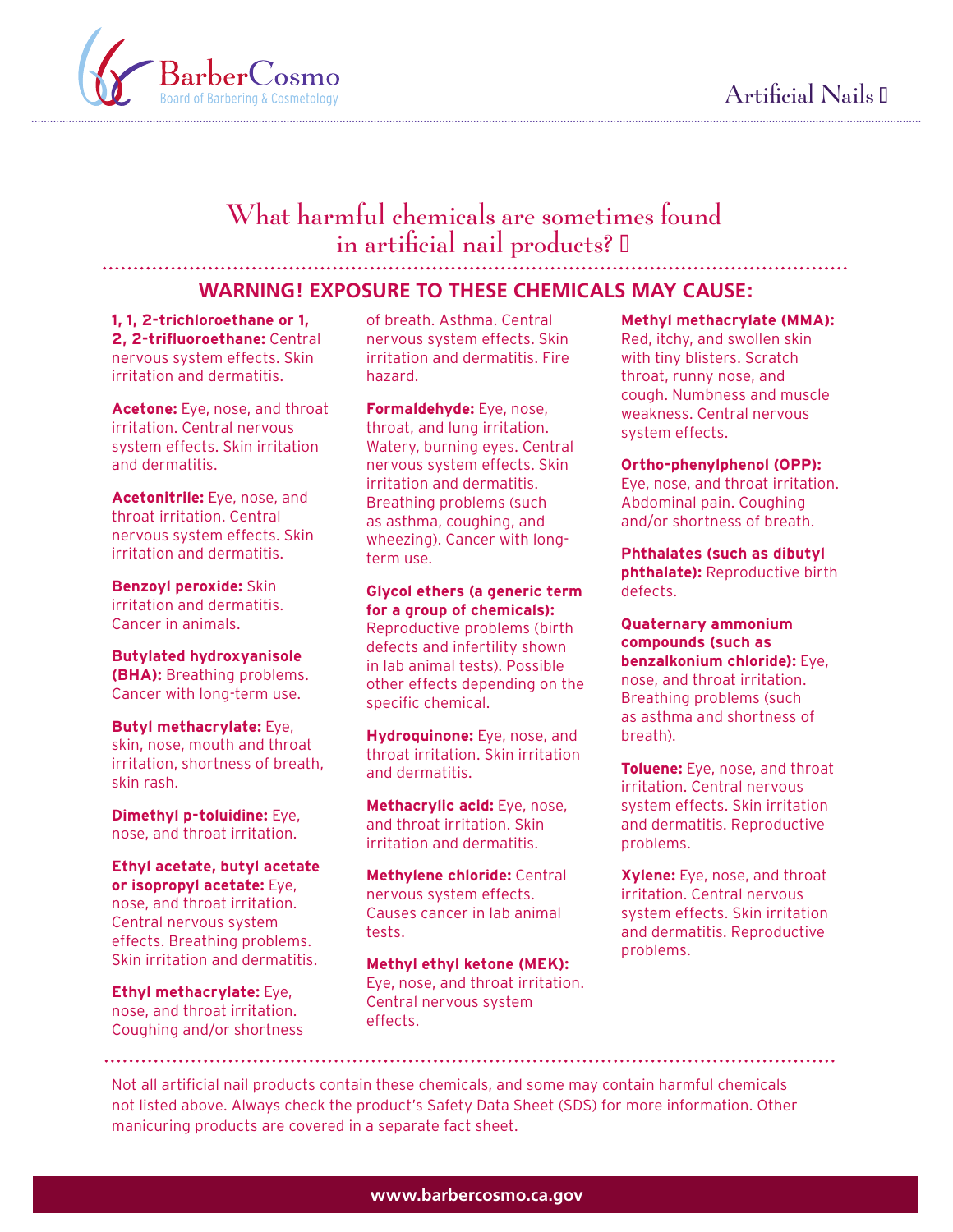



# **HOW CAN YOU PROTECT YOURSELF FROM CHEMICAL HAZARDS?**

When you work with chemicals in artificial nail products, it is important to take steps to protect your health.

#### **Avoid harmful chemicals**

- For any product used, read the label and Safety Data Sheet to know what is in the product and its health effects.
- Use products with the least harmful chemicals in them when possible.
- Don't use products that contain formaldehyde, methacrylates, or methylene chloride.

#### **Use safe work practices**

- Keep containers closed when you're not using them so the product doesn't spill or get into the air.
- Check that all containers of chemicals are properly labeled of their contents.
- Don't eat or drink in your work area as your food or drink may get contaminated.
- Wash your hands after working with chemicals, even if you wore gloves.

#### **Ventilate the room**

- Always work in a well-ventilated area. If there's no ventilation system, open windows and doors to bring in fresh air from outside.
- Use a manicuring table with a built-in ventilation system. The hood pulls dust and vapors away from your breathing area.
- Do not rely on fans. They only blow dust and vapors around the room they don't get rid of them.

#### **Use protective equipment**

- Wear gloves designed to protect your skin from the particular chemicals you're using.
- Wear a NIOSH-approved dust mask to protect yourself from dust when you file nails.
- Wear safety glasses to protect your eyes from nail clippings.
- Wear safety goggles when mixing chemicals to protect your eyes from splashes.

#### **Know your rights as a worker**

- Employers must provide workers with Safety Data Sheets if requested.
- Employers must train workers on the hazards of the chemicals they are working with and how to protect themselves from the hazards.

#### **Report any health problems**

- Speak up if you are experiencing symptoms of health effects so your employer can help alleviate the problem and let other employees know.
- Seek advice from your doctor on how serious your issues are and how they should be handled.
- You have the right to report health hazards to Cal/OSHA by filing a complaint.